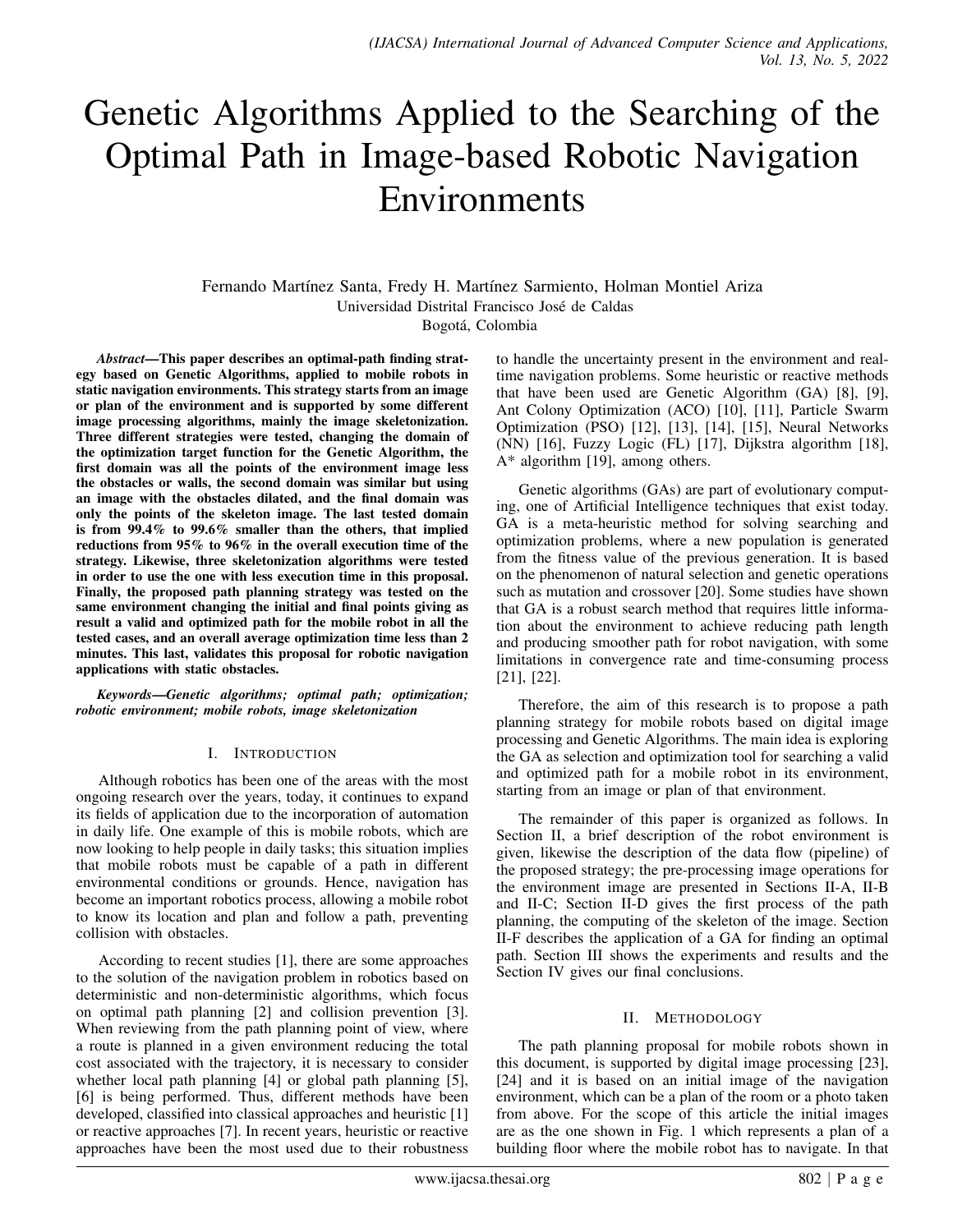initial image the floor walls are shown in *black* and the freenavigable space are shown in *white*, likewise the  $p_s$  represents the initial or starting point of the robot and  $p_e$  the final or ending point.



Fig. 1. Navigation Environment for the Mobile Robot.

The proposed path planning strategy is composed of the following steps: first, a resizing process is applied to the environment image in order to reduce and standardize the input. Second, the resized image is turned into binary to be compatible with the next steps of the process. After, two images are calculated, the first one is an image with the walls expanded (as wide as the radius of the robot), this image will be used to determine possible collisions in the next steps. The other image is the skeleton [25], [26] (medial axis) of the free-navigable space, this one is used for calculating the final path as far as possible to the obstacles (walls). Then, based on the skeleton of the environment image, the array of all the possible navigable points is stored. Finally, a short path is found using a Genetic Algorithm (GA) as optimizing and/or searching algorithm. The GA uses both the image skeleton and the walls dilated image to find the optimal path. The complete pipeline of proposed strategy is shown in the diagram of the Fig. 2. The overall path planning strategy was implemented by using *Python 3* programming language and mainly the *Scikit Image* module for the digital image processing operations. Next subsections show a detailed explanation of each of these steps.

## *A. Image scaling*

In order to reduce the computing time of the overall path planning strategy, the images to work with have to be the small as possible, due to that, the resolution of the input image and therefore all the generated and used images is limited to  $700k$ pixel, specifically images of *1000x700* pixels. This last is very important mainly for the GA, due to some image processing operations are part of the fitness function or target function, that implies it has to be iterated very much times until reach the convergence value. The exponential increasing of the execution time in image processing algorithms where the resolution of the input image increases, will imply a very high execution time for the overall strategy, for that reason is very important to limit the input image resolution. In the scaling or resizing operation that was applied to the input image, no anti-aliasing



Fig. 2. Pipeline of the Proposed Path Planning Strategy.

method was used in order to not affect the original shape of the border objects in the environment.

# *B. Image Binarization*

Once scaled, the image is normalized and binarized, this is achieved first by turning all the pixel values (bytes) of the image into normalized values from  $0$  to  $1$ , by means of a simple product. After that, a threshold operation is performed following the eq. 1, where  $I$  and  $J$  are the maximum dimensions of the normalized image A and the output binary image  $B$ , likewise  $Th$  is the threshold defined as 0.5. At the end of this process, the image B has the obstacles in *black* (False) and the navigable space in *white* (True), as shown in Fig. 3.

$$
\forall i \in I, j \in J \quad : \left\{ \begin{array}{l} A_{ij} > Th \to B_{ij} = \text{True} \\ A_{ij} \leq Th \to B_{ij} = \text{False} \end{array} \right. \tag{1}
$$

# *C. Obstacle Dilation*

In order to keep the robot to a safe distance from the obstacles or walls of the environment, that distance is calculated from to the maximum radius (measure from the center to the maximum distance to this one) of the robot following the eq. 2, where  $r_d$  is the dilation radius,  $r_m$  is the robot maximum radius and  $\Delta r$  is a radius tolerance defined as 10%. The resultant  $r_d$ is represented in pixel units and it is rounded to the floor.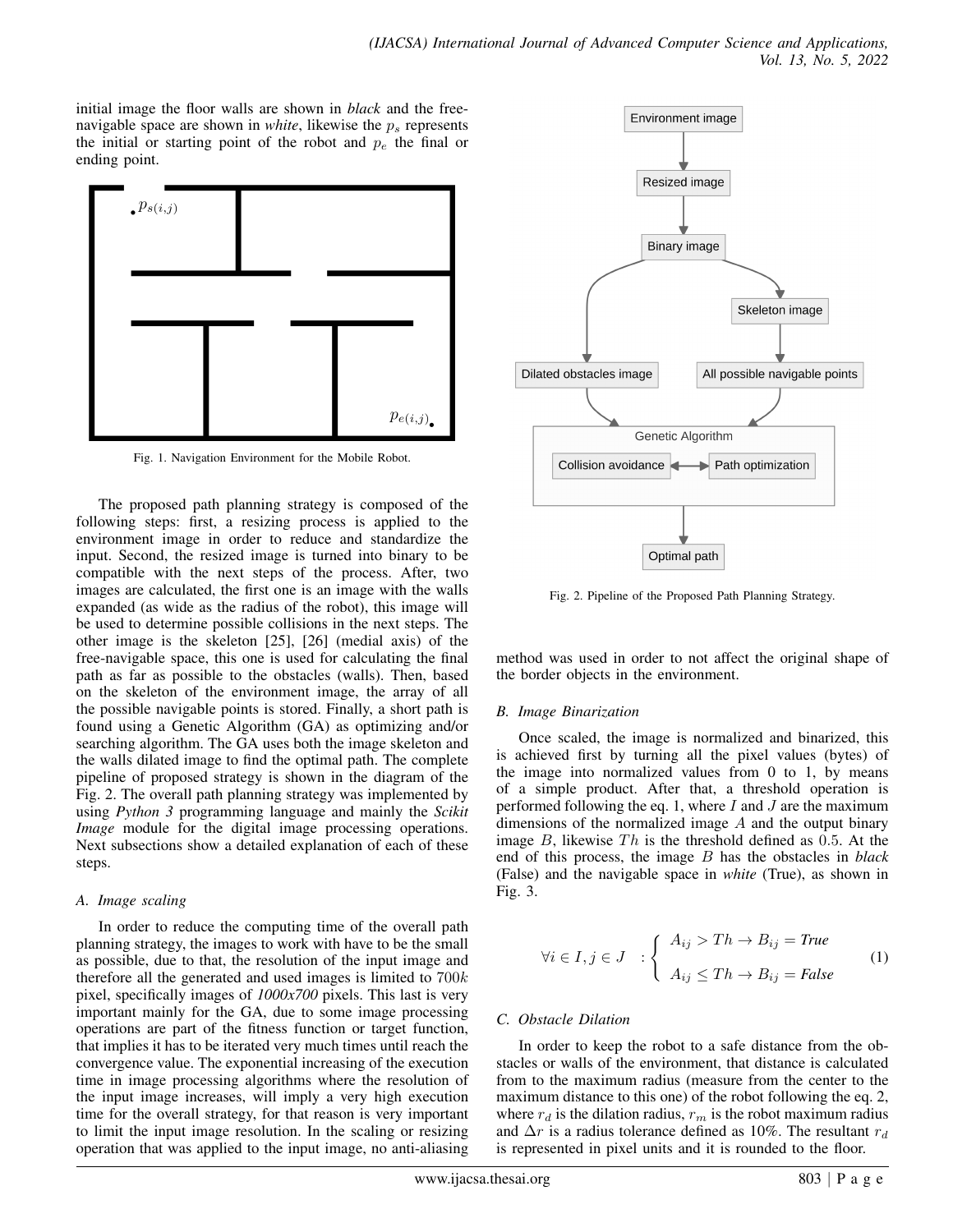

Fig. 3. Resized and Binarized Image of the Environment.

$$
r_d = \lfloor r_m + \Delta r \rfloor \tag{2}
$$

In a binary image, the dilation process is achieved over the *white* objects, so it is necessary to invert the image to obtain the desired *white* obstacles. At the end, the obtained image is inverted again to obtain an image with the dilated *black* obstacles. After inverting the obstacles binary image, a morphology dilation operation is performed by means of using a 2D convolution between that image and a disk shape a radius equivalent to  $r_d$ . After that, the image is inverted back, and the result is shown in Fig. 4, where the area of the obstacles or walls are expanded because of the dilation operation. All of this, pretends to avoid collisions between the robot with the walls due to the maximum radius of the robot  $r_m$  was taken into account.



Fig. 4. Dilated Obstacles Image.

#### *D. Skeletonization Algorithm*

The image skeletonization algorithms pretend to find a medial axis of the shapes on a binary image applying an iterated and controlled image erosion operation until obtained a thin line [27]. This obtained line represents the medial axis of each object in the image. There are some different proposed

algorithms about such as the one proposed by Zhang et al. [28], the Lee's proposal (et al.) [29], and other medial axis operation. For the scope of this paper, three different skeletonization algorithms were tested: the standard skeletonization (Zhang), the Lee's skeletonization and a standard medial axis obtaining algorithm. The main aim is to recognize which of them is the fastest in order to be applied in this proposal. The Fig. 5 shows the resultant execution times of the tested skeletonization algorithms. The tests was applied over an *1000x700* image that contains a possible navigation environment for a mobile robot. A total of 5 tests were done and the average execution time of each algorithm is the shown in Fig. 5. Then, according to those results, for this proposal only the Zhang skeletonization algorithm is applied for obtaining the medial axis points of the environment image, as reference for the navigation.



Fig. 5. Skeletonization Algorithms Execution Times.

The Zhang's skeletonization operation is applied to the resized environment image in order to obtain a thin line in the middle distance between obstacle or walls [30]. The Fig. 6 shows the resultant skeleton (in white) of the environment image, likewise the Fig. 7 shows original environment image plus the inverted skeleton image. This last image was obtained by means of applying logical *not* and logical *and* operations. As shown in the Fig. 7, the skeleton corresponds to the middle distance (medial axis) between halls walls and rooms walls, so it is a good reference for a free-collision navigation of the mobile robot.

#### *E. Navigable Points*

Once the environment image skeleton is obtained, all the points of the medial axis  $E_{ij}$  are stored in a bi-dimensional array P where each point  $P_{k(x,y)}$  is a possible point of the final path. The storage operation of the skeleton set  $E$  starts from the skeleton image (see Fig. 6) and looks for the pixels in *white* (True), as the eq. 3 summarizes.

$$
\forall k, i \in I, j \in J : E_{ij} = \text{True} \to P_k = (i, j) \tag{3}
$$

#### *F. Genetic Algorithm*

For calculating and optimizing the path from the navigable points array, Genetic Algorithms (GAs) are used as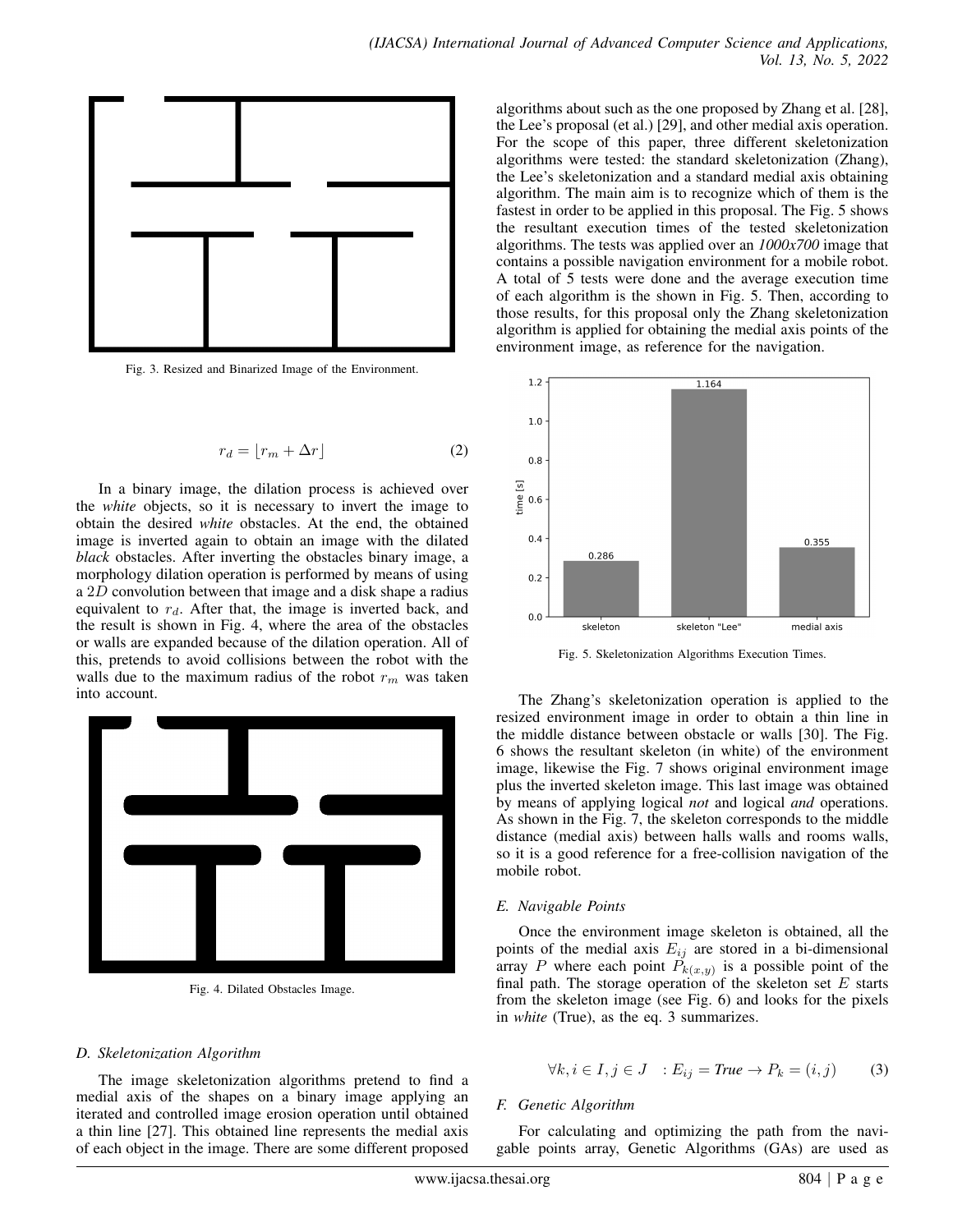

Fig. 6. Skeleton of the Environment Image.



Fig. 7. Image of the Navigation Environment Plus its Skeleton.

optimization/searching tool [20] in order to find the shortest path using as reference the navigable points array obtained from the environment skeleton image, and at the same time avoiding collisions with obstacles and walls using the dilated obstacles image previously mentioned.

*1) Collision Avoidance:* The avoidance of possible collisions between each segment of the final path and the obstacles or walls is achieved applying some binary image operations, specifically a binary exclusive disjunction *XOR* between the dilated walls image and the same image with the specific segment drawn in *white* as shown in Fig. 8, where  $p_1$  and  $p_2$ are the points of the path segment. When there is a collision, a white segment line will be down over an obstacle or wall, producing that the two images are different. The eq. 4 has to be accomplished by all the pixels of both images for validating the non-collision condition. Where again,  $I$  and  $J$  are the valid set of indices in the dilated obstacles image  $D$  and the copy of the same image plus the drawn line L.

$$
\forall i \in I, j \in J : D_{ij} \leftrightarrow L_{ij} = \text{False} \tag{4}
$$

*2) Fitness Function:* For starting the searching and optimization process, the starting point  $p_s$  and the ending point  $p_e$ 



Fig. 8. Drawn Line for Testing the Collision with the Obstacles (walls).

are appended to the navigable points array P. Once completed the navigable points array, it is necessary to define the *fitness function* or *target function* to optimize  $f(X)$ , which depends on the solution set  $X$  shown in eq. 5.

$$
X = \{x_0, x_1, x_2 \dots x_n\}
$$
 (5)

where each  $x$  represents a reading index of the navigable points set P which is based on the skeleton of the environment image. Then, the *fitness function* depends on the summation of the distances of each segment  $\overline{p_i p_{(i+1)}}$  from  $p_s$  to  $p_e$ , that also accomplishes the eq. 4, the complete definition is shown in eq. 6.

$$
f(X) = \sum_{i=0}^{n} |\overrightarrow{p_{x_i} p_{(x_i+1)}}| + d_c \tag{6}
$$

Listing 1: *fitness function* Implementation on Python 3.

def obj function $(X)$ :

```
d = 0route_x,
route_y = build_route (X,start_p,
                            end\_p )
for i in range (len (route_x )-1):
    dx = \text{route}_x[i] - \text{route}_x[i+1]dy = route_y[i] - route_y[i+1]d += np. sqrt( dx**2 + dy**2)
    imt = (imd == True)rr, cc = line route_y[i],
                       route_x[i],
                       route y[i+1],
                       route_x[i+1] )
    int [rr, cc] = True\text{imc} = \text{imt} == \text{imd}if sum ( sum ( time ) ) != imd. size:
         d \leftarrow (max_i + max_j)
```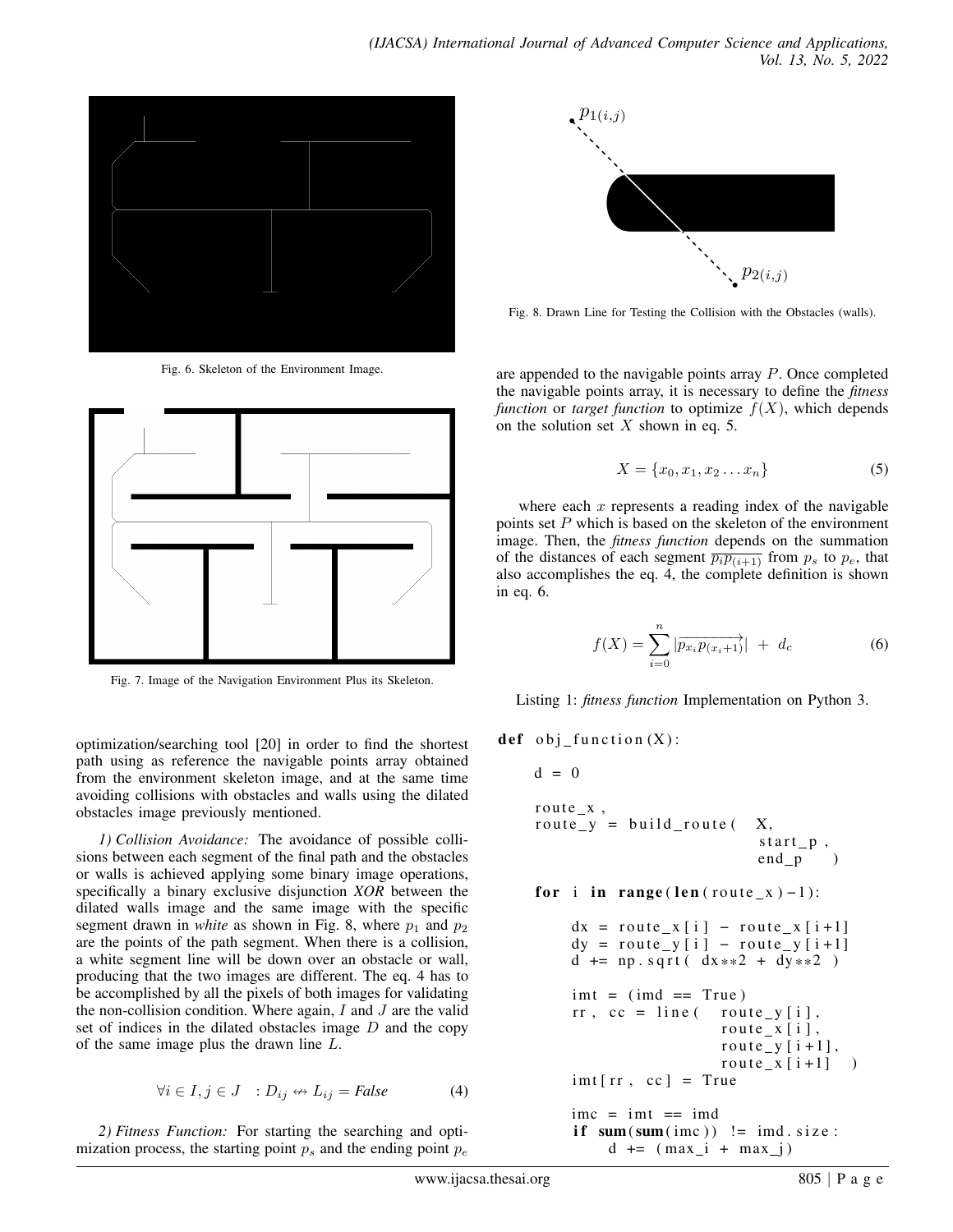#### return d

In the eq. 6,  $|\overrightarrow{p_{x_i}p_{(x_i+1)}}|$  is the distance of a segment between two nearby navigable points, and  $d_c$  is a penalty distance which is added to the total distance if the current segment produces a collision according to the eq. 4. This penalty distance  $d_c$  corresponds to the summation of the image dimension maximum values  $A_{x_{max}} + A_{y_{max}}$ .

The implementation of the GA *fitness function* in *Python 3* is shown in the listing 1, where the function **build\_route** appends the starting ans ending points to the rest of points of the path.

*3) Implementation:* The implementation of the GA in this proposal, follows the parameter shown in Table I, where it is important to highlight that the mutation probability was increased to 0.2 in order to accelerate the convergence.

TABLE I. GENETIC ALGORITHM PARAMETERS

| Parameter                          | value             |
|------------------------------------|-------------------|
| maximum iteration number           | None              |
| population size                    | 100               |
| mutation probability               | 0.2               |
| elitism ratio                      | 0.01              |
| crossover probability              | 0.5               |
| parents portion                    | 0.3               |
| crossover type                     | uniform           |
| mutation type                      | uniform by center |
| selection type                     | roulette          |
| max. iteration without improvement | 10                |
| dimension                          | 8                 |
| variable type                      | integer           |
| function timeout                   | 5s                |

The genome of the GA is simply defined as the complete set X, taking into account that  $\forall i \in \{0, 1, 2 \dots n\} : x_i \in \mathbb{E}$ , where each gene corresponds to each  $x_i$  variable, it means  $gen_0 = x_0$ ,  $gen_1 = x_1$  etc, being each gene an integer variable.

All the tests of the proposed path planning strategy were done on a simple laptop with the following features: CPU AMD Athlon Gold 3150U @ 2.400GHz with 2 hardware cores, GPU AMD ATI Picasso, RAM 12 GB and main drive SSD. These test were run on the GNU/Linux distribution Ubuntu 20.04.3 LTS x86\_64 and Python 3.8.10.

## III. RESULTS

As described in the section II-D, three different skeletonization algorithms were tested: the standard one in *Scikit Image* (Zhang's), the Lee's version and the standard *Scikit Image* medial-axis detection algorithm. The Zhang's version showed to take only the 24.6% of the time that the Lee's version took and 80.5% of the time that the medial-axis detection took, as shown in Fig. 5.

The first tested approach applied the GA to search the optimal path directly on the binary image of the plan of the environment, that means that all the pixels of the *white* area in the Fig. 3 (around  $617 \cdot 10^3$  points for a  $1000x700$  image) compose the fitness function domain for the GA. This first approach took around 46 minutes to execute. In the second test, the GA was applied to the obstacles dilated image, reducing

the *white* area therefore the fitness function domain to 465·10<sup>3</sup> points, likewise the execution time was reduced to around 35 minutes. None of those approaches had acceptable execution times, then a third approach was proposed using the skeleton of the image instead of all the possible navigable area. This last approach reduced the domain to just  $2.5 \cdot 10^3$  points and the execution time to around 1 minute 46 seconds.

As previously said, the overall algorithm took around 1 minute 46 seconds finding an optimal path with the parameters given to the GA. This time is the median of 10 test done with the same conditions, where only the starting and the ending points were changed.

Four different results are shown in Figures from 9 to 12, where for all the cases the starting point is the same, but the final point was changed to the different rooms in the environment plan. As shown in Fig. 11 it is specifically difficult for the GA to find valid and short paths when the starting and the ending points are near. Fig. 11 shows how the path took king of wrong direction and came back to the correct path, and also taking around 4 minutes to reach the convergence. This strange behaviour probably happens due to the fixed number of points (always 8) configured in the GA, which did not present problems for larger paths because in those there are more space between points.



Fig. 9. Resultant Optimized Image.

# IV. CONCLUSION

The speed of Zhang skeletonization algorithm makes it feasible to be applied on environments with moving obstacles, due to the GA would not take very much time recalculating the new image skeleton when any of the obstacles moves.

The execution times of the proposed strategy were reduced from 95% to 96%, reducing the fitness function domain by means of using the image skeleton instead of the original image or even the image with the obstacles and walls dilated. This significantly reduction makes this proposal a hundred percent applicable for static obstacles environments and gets close to real time applications.

As a technical recommendation, the execution time is able to be reduced changing the input parameters of the GA in order to accelerate its convergence, but having the risk to obtain a local minimum (not exactly the "best" as shown in Fig. 11).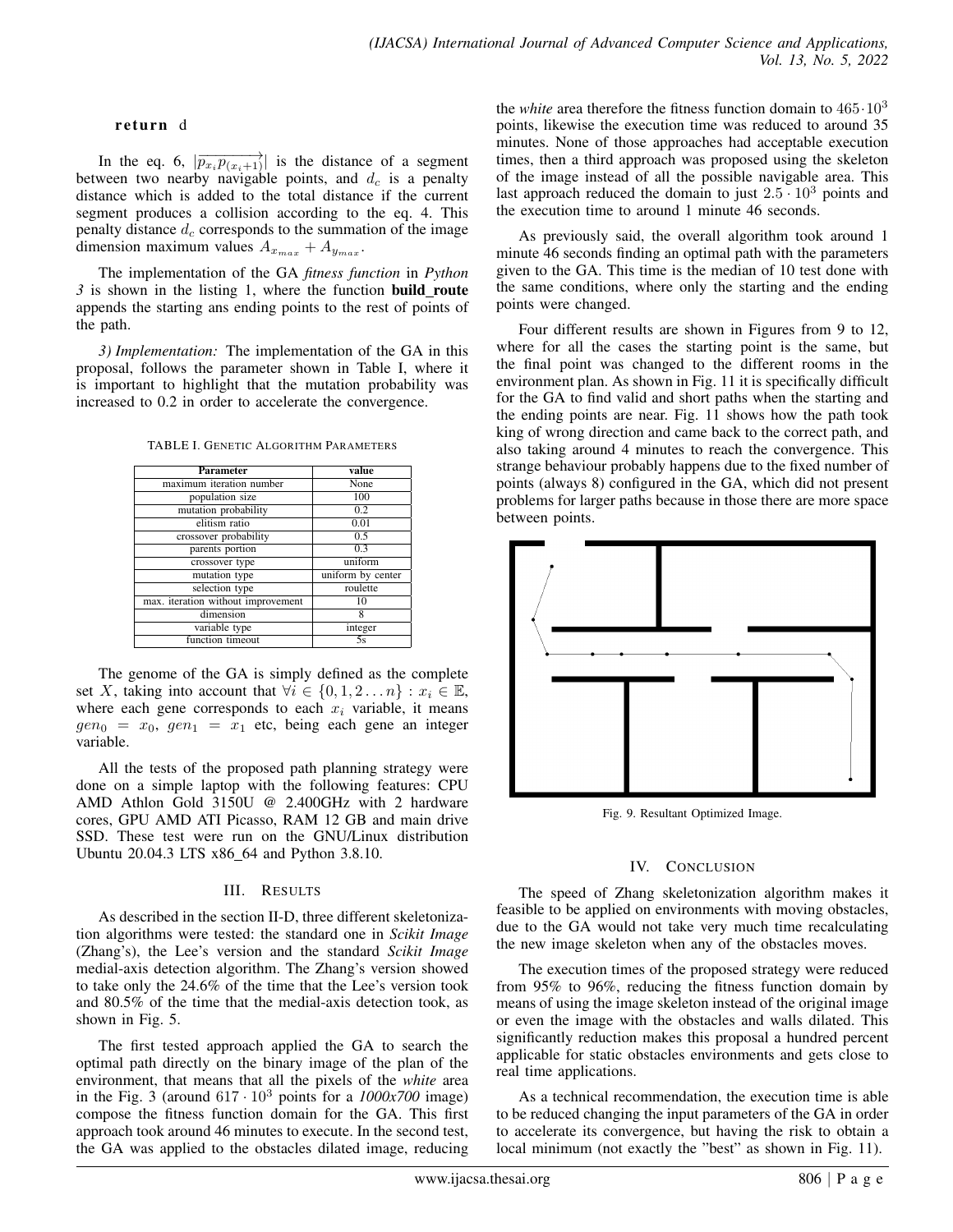

Fig. 10. Resultant Optimized Image, Case 2.



Fig. 11. Resultant Optimized Image, Case 3.



Fig. 12. Resultant Optimized Image, Case 4.

As future work, an adaptable and automatic change of the total number of points of the path is proposed in order improve the convergence times and the optimal result when the starting and ending points are close as the example shown in Fig. 11.

#### ACKNOWLEDGMENT

This work was supported by Universidad Distrital Francisco Jose de Caldas, specifically by the Technology Faculty. ´ The views expressed in this article are not necessarily endorsed by Universidad Distrital. The authors thank the ARMOS research group for the given technical support and resources.

#### **REFERENCES**

- [1] R. Manzoor and N. Kumar, "Mobile robot path planning approaches: Recent developments," in *Innovations in Information and Communication Technologies (IICT-2020)*, P. K. Singh, Z. Polkowski, S. Tanwar, S. K. Pandey, G. Matei, and D. Pirvu, Eds. Cham: Springer International Publishing, 2021, pp. 301–308.
- [2] M. N. Zafar and J. Mohanta, "Methodology for path planning and optimization of mobile robots: A review," *Procedia computer science*, vol. 133, pp. 141–152, 2018.
- [3] L. Blasi, E. D'Amato, M. Mattei, and I. Notaro, "Path planning and real-time collision avoidance based on the essential visibility graph," *Applied Sciences*, vol. 10, no. 16, p. 5613, 2020.
- [4] J. Krejsa and S. Vechet, "Determination of optimal local path for mobile robot," in *Mechatronics 2017*, T. Březina and R. Jabłoński, Eds. Cham: Springer International Publishing, 2018, pp. 637–643.
- [5] T. T. Mac, C. Copot, D. T. Tran, and R. De Keyser, "A hierarchical global path planning approach for mobile robots based on multiobjective particle swarm optimization," *Applied Soft Computing*, vol. 59, pp. 68–76, 2017.
- [6] F. M. Santa, S. O. Rivera, and M. A. Saavedra, "Enfoque de navegación global para un robot asistente," *Tecnura*, vol. 21, no. 51, p. 105, 2017.
- [7] B. Patle, A. Pandey, D. Parhi, A. Jagadeesh *et al.*, "A review: On path planning strategies for navigation of mobile robot," *Defence Technology*, vol. 15, no. 4, pp. 582–606, 2019.
- [8] R. M. C. Santiago, A. L. De Ocampo, A. T. Ubando, A. A. Bandala, and E. P. Dadios, "Path planning for mobile robots using genetic algorithm and probabilistic roadmap," in *2017IEEE 9th international conference on humanoid, nanotechnology, information technology, communication and control, environment and management (HNICEM)*. IEEE, 2017, pp. 1–5.
- [9] X. Liang, P. Jiang, and H. Zhu, "Path planning for unmanned surface vehicle with dubins curve based on ga," in *2020 Chinese Automation Congress (CAC)*. IEEE, 2020, pp. 5149–5154.
- [10] M. Brand, M. Masuda, N. Wehner, and X.-H. Yu, "Ant colony optimization algorithm for robot path planning," in *2010 international conference on computer design and applications*, vol. 3. IEEE, 2010, pp. V3–436.
- [11] K. Akka and F. Khaber, "Mobile robot path planning using an improved ant colony optimization," *International Journal of Advanced Robotic Systems*, vol. 15, no. 3, p. 1729881418774673, 2018.
- [12] K. Su, Y. Wang, and X. Hu, "Robot path planning based on random coding particle swarm optimization," *International journal of advanced computer science and applications*, vol. 6, no. 4, pp. 58–64, 2015.
- [13] H. Mo and L. Xu, "Research of biogeography particle swarm optimization for robot path planning," *Neurocomputing*, vol. 148, pp. 91–99, 2015.
- [14] X. Li, D. Wu, J. He, M. Bashir, and M. Liping, "An improved method of particle swarm optimization for path planning of mobile robot," *Journal of Control Science and Engineering*, vol. 2020, 2020.
- [15] A. Tharwat, M. Elhoseny, A. E. Hassanien, T. Gabel, and A. Kumar, "Intelligent bézier curve-based path planning model using chaotic particle swarm optimization algorithm," *Cluster Computing*, vol. 22, no. 2, pp. 4745–4766, 2019.
- [16] H.-y. Zhang, W.-m. Lin, and A.-x. Chen, "Path planning for the mobile robot: A review," *Symmetry*, vol. 10, no. 10, p. 450, 2018.
- [17] A. Pandey and D. R. Parhi, "Optimum path planning of mobile robot in unknown static and dynamic environments using fuzzy-wind driven optimization algorithm," *Defence Technology*, vol. 13, no. 1, pp. 47–58, 2017.